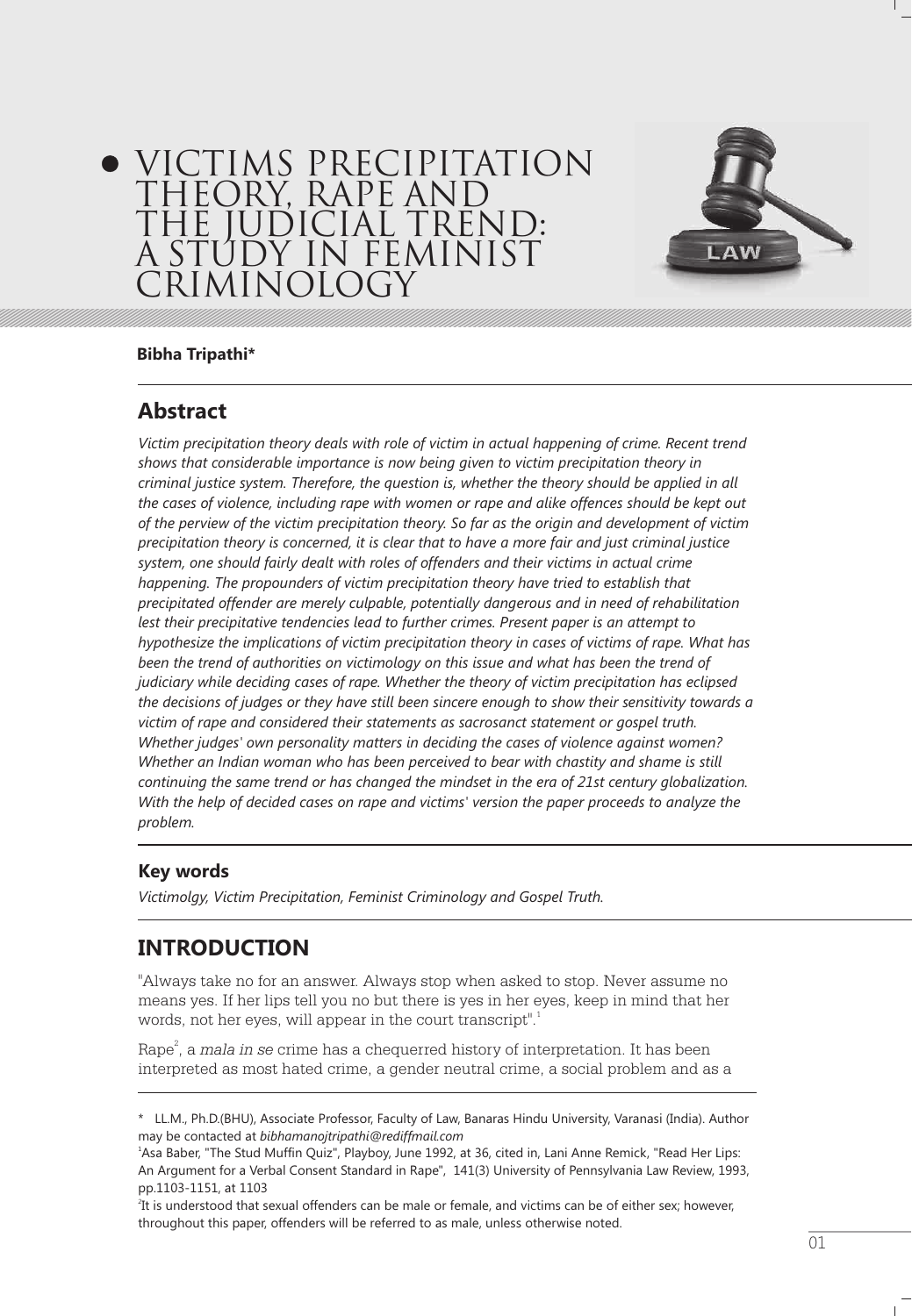violent crime. Each interpretation is linked with the views with which woman has been seen and analyzed in a traditional/progressive/feminist/criminological perspective. Criminology as a body of knowledge, regarding crime, as a social phenomenon<sup>3</sup>, is considered to be a development of seventeenth century. From demonological to postmodern criminology, each school is an attempt to understand the etiology of crime, the sociology of law and penology. Victimology is a recent addition of twentieth century dealing with the scientific study of victims of crime. In victimology, the era where all offences were viewed as perpetrated against the king or state, not against the victim or their family is considered as dark age from victim's point of view and the era where victims played a direct role in determining the punishment for actions of another committed against them or their property is considered as golden age from victim's point of view<sup>4</sup>. Victimolgy on the one hand, deals with sanctity of victimhood, the belief that victims are inherently good, honest, and pure, making those who defend them righteous and morally justified and on the other hand, victimology deals with theories of victimology, in victim precipitation theory attempt is made to establish that either crime is caused or partially facilitated by the victim. The term victimology is so wide to include not only the sufferer of crime but also the perpetrator of crimes, because it is a scientific study of victims and victimization, including the relationships between victim and offender, investigators, courts, corrections, media and social movements, in which there is every possibility that each can become either victim or perpetrator in a given context.

Feminist Criminology deals with three major dimensions *i.e.* women as criminal, women as victim of crime and women in criminal justice system. Victims' precipitation theory concentrates on the role of victim in commission of crime. Objectively, its purpose is either to hold victim responsible to some extent or to lessen the responsibility of the Accused. Against this backdrop, the present paper attempts to discern the approach of the Supreme Court of India on rape victims/survivors as to whether the court has been sensitive to the advancement in legal feminism at the global level while dealing with the cases of rape. The present paper attempts to analyze the value of statement given by a victim of rape in India as to how it should be taken as a sacrosanct or gospel truth or simply as bare statement subject to corroborative evidences.

## **SEXUAL OFFENDERS**

So far as sexual offenders are concerned there is no definitive profile. It is not always a dirty old man reading erotica material in the back of a book store, a stranger in dark clothing lurking behind the bushes, a respected priest, and a decorated scout leader? The truth about sex offenders is that each of these individuals fits the profile of a sex offender. In reality, sexual offenders are not just socially displaced strangers. They are more commonly our teachers, our bankers, our fathers, children and friends.<sup>5</sup> Sexual offending crosses the barriers of gender, race, socio-economic status, age, religion and sexual orientation. There is no typical offender and no typical victim.

<sup>3</sup>Edwin H. Sutherland And Donald R. Cressey, Criminology And Criminal Law: Principles of Criminology, the Times of India Press, Bombay, 1968

<sup>4</sup>Hoyle, C. And Young, R., "Restorative Justice: Assessing the Prospects and Pitfalls", in M. Mc Conville And G. Wilson (eds.) The Handbook of The Criminal Justice Process, Oxford University Press, Oxford, 2002. Cited In Tony Kearon and Barry S. God Frey, "Setting the Science: A Question of History", in Sandra Walklate (eds.) Handbook of Victims and Victimology, William Publishing, 2007

5 Fenton Z., "Faith in Justice: Fiduciaries, Malpractice and Sexual Abuse by Clergy", 8 Michigan Journal of Gender Abuse and Law, 2001 at 45, cited in Brent E. Turvey Wayne Petherick, "Sexual Offenders and Their Victims", Forensic Victimology, 2009, pp.445-471, at 446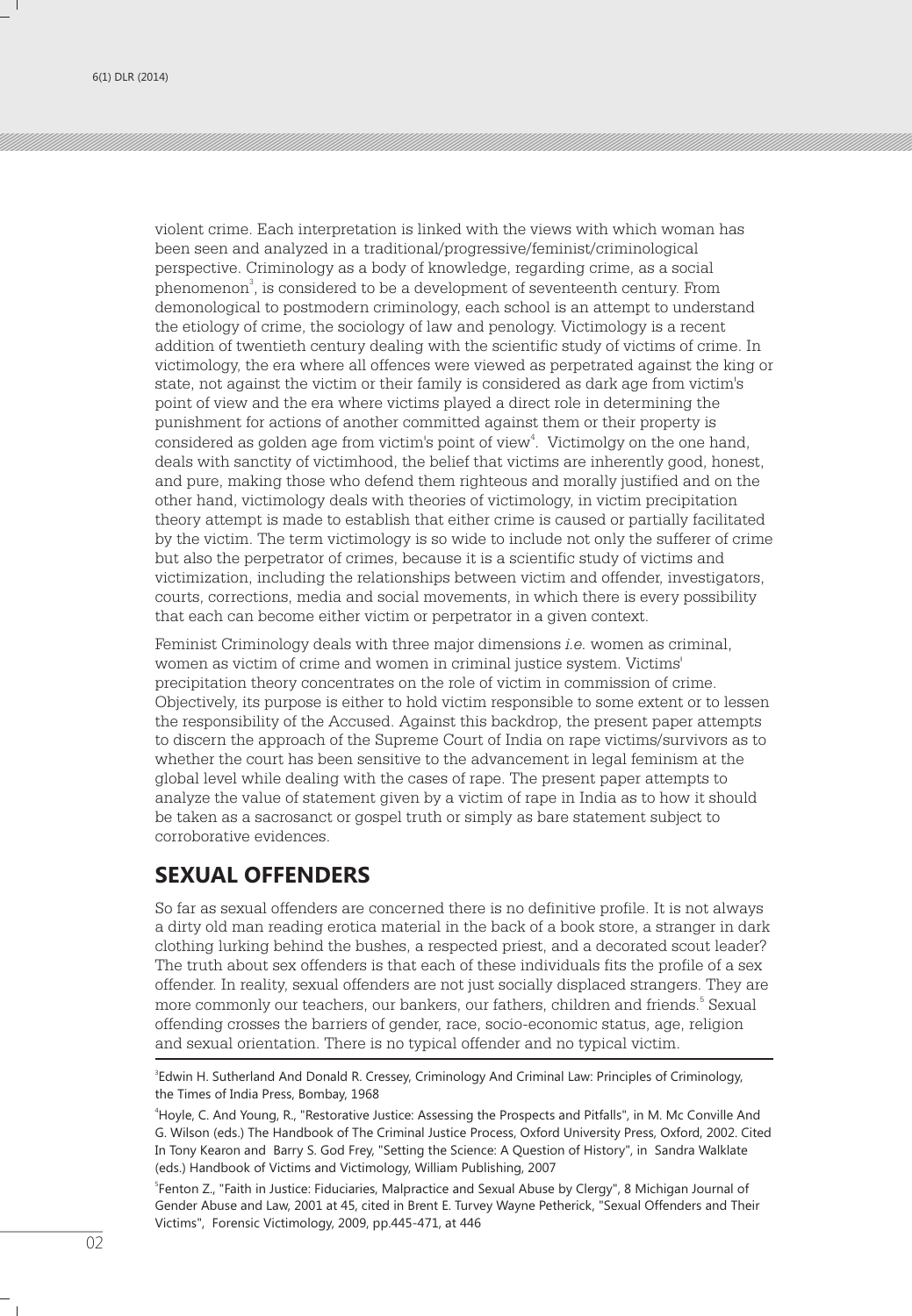

Subsequently, no one is immune to the devastating impact that sex crimes can inflict, and most of us know someone who is a victim of sexual assault.

Rapes are of various kinds like rape by stranger, date rape, gang rape, statutory rape, partner rape etc. Stranger rape means rape by stalkers, guys in the bushes, the repairmen in the house, thieves who find a women at home alone etc. Date rapes are rapes committed by familiar persons with their victims. Their victims often consent to spending time with them and sometimes consent to some sexual contact. However, when the victim decides to stop the sexual contact or turns down a proposal for sexual contact, it becomes rape.<sup>6</sup> These rapists often deflect responsibility for the assault, claiming it was consensual or that they were unable to stop. Although rapists are being held responsible for their offences, blaming the victim still occurs. The victims of rape are sometimes physically injured, and they are always emotionally scarred.

## **VICTIM PRECIPITATION THEORY**

A significant portion of the social science literature on rape has been marked by misogynist assumptions and a tendency to blame women for their own victimization.<sup>7</sup> It is assumed that, there often is some reciprocal action between perpetrator and victim.<sup>8</sup> The concept also assumes that the offender rests in a passive state and is set into motion primarily by the victim's behavior, that the victim's behavior is a necessary and sufficient condition for the offense. Precipitation means quick and hurried action -undue, unwise, or rash haste.<sup>9</sup> The term victim precipitation describes those rape situations in which the victim actually, or so it was deemed, agreed to sexual relations but retracted before the actual act or did not react strongly enough when the suggestion was made by the offenders. The term applies also to cases in risky or vulnerable situations, marred with sexuality, especially when the victim uses what could be interpreted as indecency in language and gestures, or constitute what could be taken as an invitation to sexual relations.

Among victim precipitated rapes, as compared with other rapes, higher proportions of white victims; white intra racial rapes; victims between 15 and 19 years of age; alcohol consumption, particularly by the victim; bad reputation of victim; residential proximity between victim and offender and/or place of offense; victims who met their rapist at a bar, picnic, or party; victims who were raped in a site other than their or the offenders' homes; use of coercion by the offender; subjection of victim to sexual humiliation and victim offender relationships involving all categories of primary relationships except those between relatives.<sup>10</sup> There is controversy over the linkage

- 8 Von Hentig, "Remarks on the Interaction of Perpetrator and Victim", 31 Journal of Criminal Law & Criminology, 1940, at 303, in which he dealt with the subject in its general aspects rather than with rape alone. For a theoretical background on the victim precipitation criminal homicide also anchored in Von Hentigs' work but containing other classic and modern theoretical statements, see James J. Gobert, "Victim Precipitation", 77(4) Columbia Law Review, 1977, pp.511-553
- <sup>9</sup> Webster's New International Dictionary, 2nd ed.,1961
- <sup>10</sup> Menachem Amir, "Victim Precipitated Forcible Rape", 58(4) The Journal of Criminal Law, Criminology, and Police Science, 1967, pp.493-502; see also, Menachem Amir, Patterns in Forcible Rape, The University of Chicago Press, Chicago,1971

<sup>6</sup> Baker K., "Once a Rapist? Motivational Evidence and Relevancy in Rape Law", Harvard Law Review, 1997, at 110

 $7$  Wisan G., "The Treatment of Rape in Criminology Textbooks Victimology", 4(1) An International Journal, 1979, pp.86-99, cited in Ronald J. Berger And Patricia Searles, "Victim Offender Interaction in Rape: Victimological, Situational and Feminist Perspectives", 13(3/4) Women's Studies Quarterly, 1985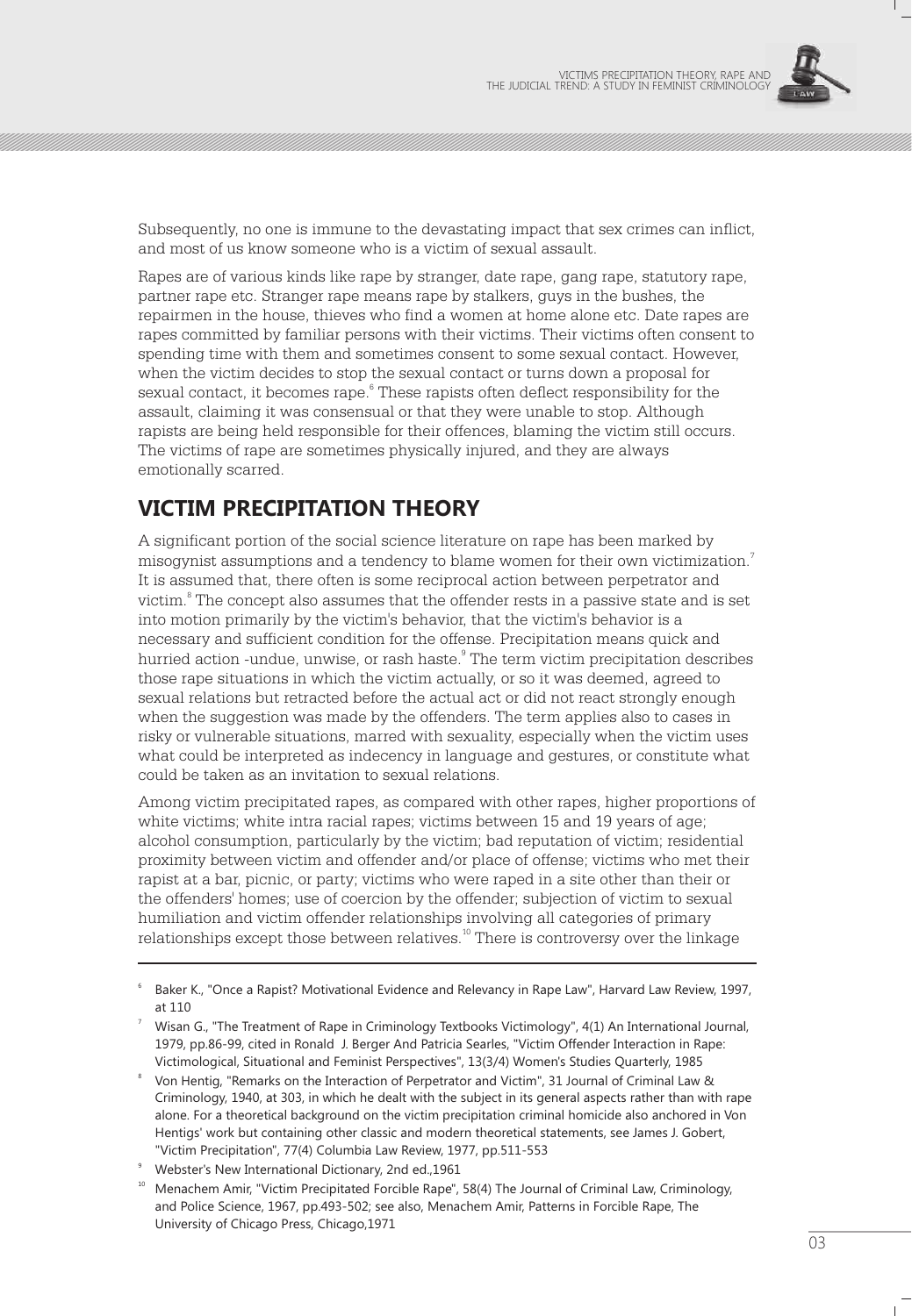between victim precipitation and level of resistance by the victim $11$  and is concluded as women who are less traditional in their gender-role orientations are more likely to resist than are women who are more traditional. It is submitted by the propounders of the victim precipitation theory that it is not solely the vulnerable situations but also some characteristics of victim behavior which are important in precipitating the offense. It does not make any offender innocent but allows considering some of these men, at least, less guilty and leads to consider that the victim is perhaps also responsible for what happened to her. However, it seems that victimological theorists have adopted the offender's point of view, converted sexist rationalizations into causal explanations, and reinforced sexist legal practices. Situational theorists have ignored gender-role socialization and have often left the impression that a woman's independence increases her vulnerability to rape.

### **FEMINIST CRIMINOLOGY**

Sigmund Freud is considered as traditional criminologist who has not only belittled the gravity of crime against women but also considered them as *participis criminis* in cases of rape. Freud bequeathed the notion of rape as a victim-precipitated phenomenon. If, as Freud insisted, women are indeed masochistic, rape-either in fantasy or in fact-can satisfy those self destructive needs. Helene Deutsch, a follower of Freud was the major contributor to the view that the female herself is responsible for her own rape. In this view, psychoanalytic descriptions of female psychology were merely descriptions of the male analysts' fantasies about women. Through Sigmund Freud and Helene Deutsch, it could be established that it was not only the victimologists dealing with victim precipitation but also some psychoanalytical criminologists who have dealt with the concept of victim's precipitation. Lombroso has given the theory of born criminals, if applied to women, as victims, it would certainly mean that women victims too are born victims. It is also quite supportive to the victim precipitation theory. $^{14}$ 

Feminists have demonstrated the relationship between trivialization of rape and the cultural view of women as inferior and unimportant. The female stereotype includes the notion of a female vulnerability so great that women who have been raped are viewed as scarred for life, and the victims themselves often live according to this cultural expectation. One of the reasons of non-reporting of rape cases is that the police remain skeptical as to whether she consented.<sup>15</sup> Feminists assert the law of rape does not recognize women's right to sexual autonomy as absolute. Instead, rape law reflects the sexually coercive society in which it operates.<sup>16</sup> Though feminists

Pauline B. Bart and Patricia H. O'Brien, "Stopping Rape: Effective Avoidance Strategies, 10(1) Journal of Women and Culture in Society, 1984, at 86

<sup>&</sup>lt;sup>12</sup> J.B. Miller, (ed.), Psychoanalysis and Women, Penguin Books, Baltimore, 1973; J. Mitchell, Psychoanalysis and Feminism, Random House, New York, 1974; J. Strouse, (ed.), Women and Analysis, Viking Press, New York 1974, cited in Rochelle Semmel Albin, Psychological Studies of Rape, 3(2) Journal of Women in Culture and Sociery, 1977, pp.423-435

<sup>&</sup>lt;sup>13</sup> S. Freud, "Some Psychical Consequences of the Anatomical Distinction between the Sexes", 1925 in J. Stachey (ed.) Standard Edition of the Complete Psychological Works of Sigmund Freud, Hogarth Press, London, 1964; see H. Deutsch, The Psychology of Women: Motherhood, Grune & Stratton, New York, 1944

<sup>&</sup>lt;sup>14</sup> See, Lombroso and G. Ferrero, "La Donna Delinquente, Torino, Roux," 1893; Lombroso, "Crime, Its Causes and Remedies," 1911 cited in, Frances Heidensohn, "The Deviance of Women: A Critique and an Enquiry" 19(2) The British Journal of Sociology, 1968, pp.160-175

<sup>&</sup>lt;sup>15</sup> James J. Gobert, "Victim Precipitation", 77(4) Columbia Law Review, 1977, pp.511-553, at 517

Ann Norton, "Talking Back To Sexual Pressure", Whole Earth Review, 1992, at 111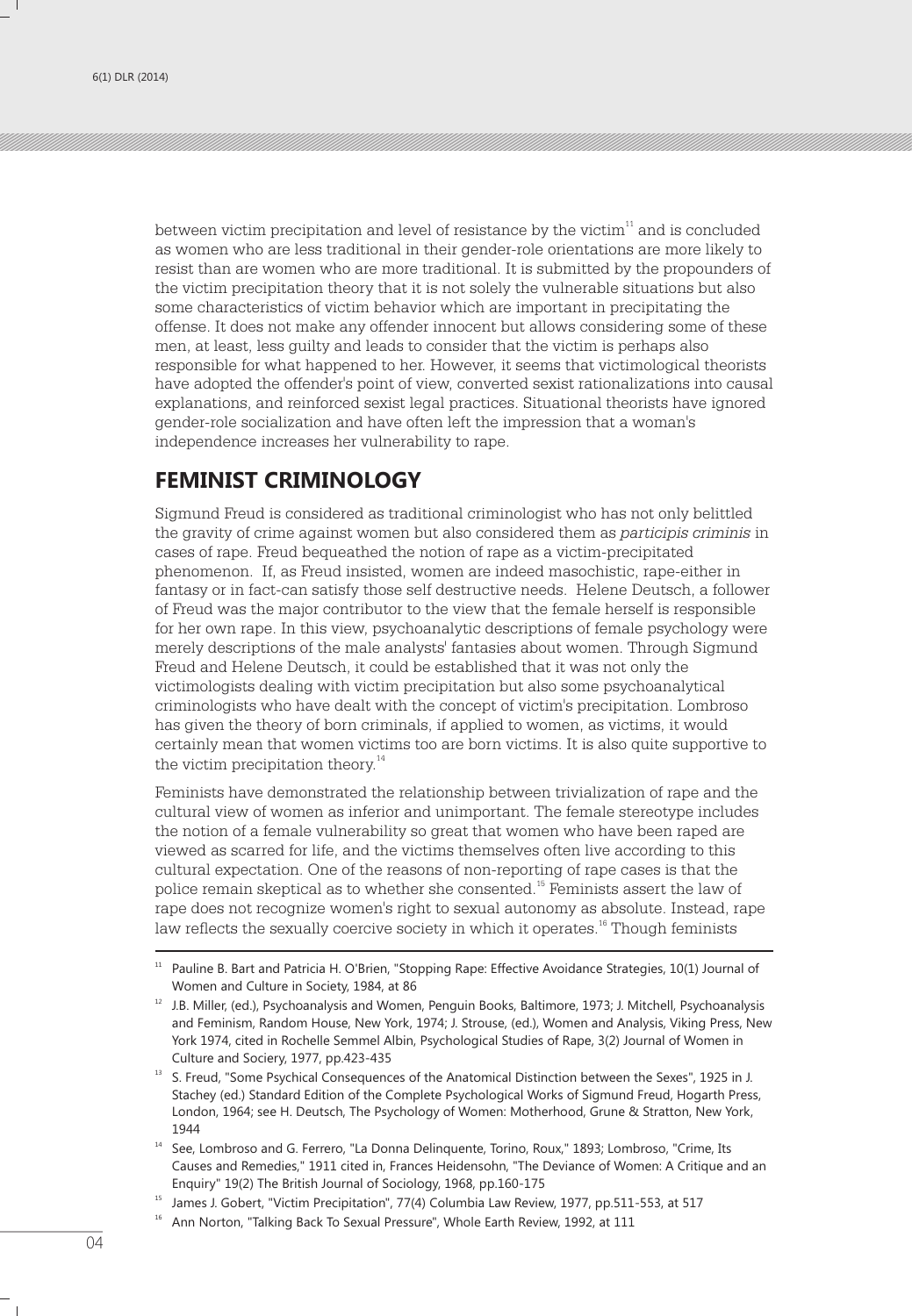

have taken strong exception over the work of Amir, a student of Marvin Wolfgang, who applied his supervisor's methodology not only to cases of homicide but also to rape too. It became an iconic target for a number of feminists who renamed victimprecipitation as victim blaming. $17$  Amir's application of the concept victim precipitation to rape cases has been roundly criticized<sup>18</sup> and rejected in principle by feminists.

Feminist criminology had a radical change, and it arose in large measures as a protest against the domain assumptions of radical criminology. Women, it was said, were raped, abused and assaulted, and their neglect by male criminologists constituted not only a political and sexist affront but an analytic and empirical gap. It was also described as "unwarranted attack and unfounded ideological criticism", that revealed no flaws in the integrity of the idea of victim- precipitation itself, only in its execution, but damage had been done.<sup>19</sup>

#### **Two of the most significant contributions of feminist criminology since the 1970s are the documentation of:-**

- (1) The significant amount of violence against women and girls perpetrated by men and boys.
- (2) How girls' and women's victimizations and trauma, often at the hands of abusive men, are risk factors for their subsequent offending or labeling as offenders.<sup>20</sup>

Carol Smart lambasted the way in which women as offenders and victims had been anathematized, and she proposed their reinstatement within an analytic framework emphasizing the workings of patriarchal power and male myopia.

## **TESTIMONY OF RAPE VICTIM AND OBSERVATION OF COURTS**

<sup>21</sup> In the case of *Bodhisattwa Gautam v. Miss Subhra Chakraborty* the Supreme Court observe that rape is not only a crime against the person of a woman, it is a crime against the entire society. It destroys the entire psychology of a woman and pushed her into deep emotional crises. It is only by her sheer will power that she rehabilitates herself in the society which, on coming to know of the rape, looks down upon her in derision and contempt. Rape is, therefore, the most hated crime. It is a crime against basic human rights and is also violative of the victim's most cherished of the fundamental rights, namely, the right to life contained in Article 21. It is an offence committed mostly in isolation from the sight of others and eye witness is seldom available in cases of rape. The evidence of a prosecutrix is considered at par with an injured witness whose presence at the spot is probable. If her sole evidence inspire confidence and not shaken in cross examination or otherwise, it is enough to arrive at a conclusion of guilt.

<sup>&</sup>lt;sup>17</sup> Clark, L. and Lewis, D. Rape: "The Price of Coercive Sexuality", cited in Paul Rock, Theoretical Perspectives on Victimization, Sandra Walklate, 1977

<sup>&</sup>lt;sup>18</sup> Weis, Kurt and Sandra S. Borges, "Victimology and Rape: the Case of the Legitimate Victim" 8 Issues in Criminology, 1973, pp.71- 115 cited in Vicki McNickle Rose, "Rape as a Social Problem: A Byproduct of the Feminist Movement", 25(1) Social Problems, 1977, pp.75-89

<sup>&</sup>lt;sup>19</sup> Fattah, E., "Victimology, Past, Present And Future", Criminology, 2000

<sup>&</sup>lt;sup>20</sup> Joanne Belknapsource, "Offending Women: A Double Entendre", 100(3) The Journal of Criminal Law and Criminology, 1973

<sup>21</sup> AIR 1996 SC 922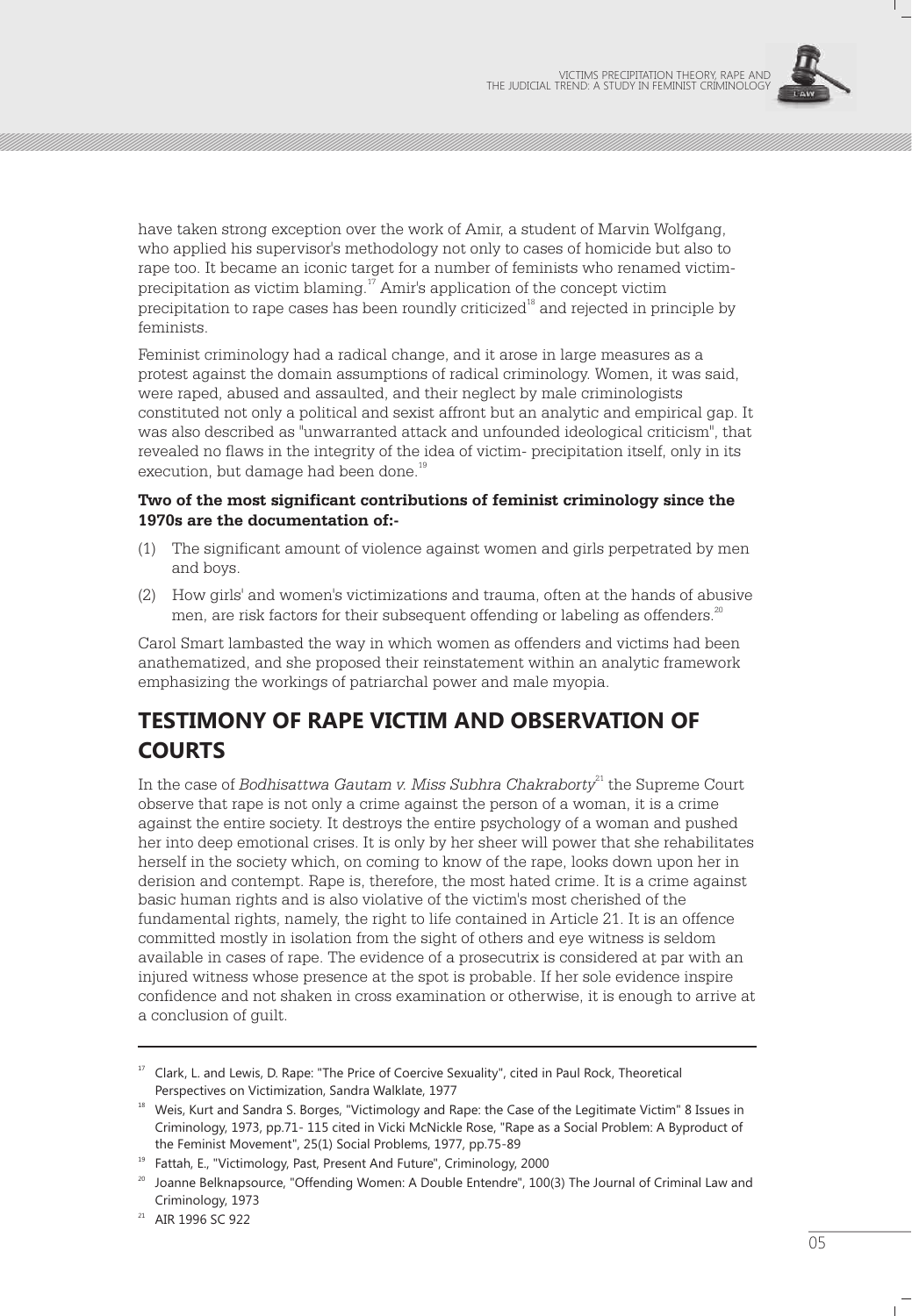The most horrific case on gang rape leading to the amendment in criminal law was <sup>22</sup> *State v. Ram Singh* & *Ors* and *Pawan Kumar Gupta v. State* popularly known as Delhi rape case awarding death sentence to the accused person except the juvenile in conflict with law. But, when one objectively goes through the judgment, and compares the case on the line of victim precipitation the question no. 11 becomes very- very important that *"Aapne puri ghatna key dauran 100 number par phone karne ki koshish ki ya police picket dekh kar chillaye?"* Which was answered as *"Ghatna shuru hone se pehle ladai-jhagde ke dauran hi un logon ne hamare phone cheen liye the isliye phone karne ka mauka hi nahi mila. Main aur mera dost chilla rahe the lekin shayad bahar kisi ne suna nahi".* The answer mentions that first of all they fought with the accused persons and then after they were subjected to torture and rape. Meaning thereby that the victim precipitators will certainly attempt to drag the case as one of the cases of victim precipitation.

#### *Testimony*

Disbelieving over the statement of victim has been prevalent in a country like USA. The Chicago police training manual, as recently as 1973, instructed officers that the first thing to do is determine if the woman, who reports the rape, is lying. This suspicion of the victim typically continues throughout the legal process. $^{23}$  The critics of corroboration requirements advocate that the elimination of all special rules concerning rape cases not applicable in other criminal cases.<sup>24</sup> Corroboration of the victim's word is not required by law in order to convict an offender of any other crime; therefore, any distinction between an uncorroborated charge of kidnapping, assault or robbery, and an uncorroborated charge of rape should be abolished. $^{25}$  In this view, the jury can weigh the credibility of the testimony and determine if there is enough evidence to support the defendant's conviction.

Victim precipitation theory in case of rape, treats the victim as an accomplice to the crime, which is contradicted by the Supreme Court in number of cases and it is settled now that there is no legal compulsion to look for corroboration of the evidence of the prosecutrix before recording an order of conviction. Evidence has to be weighed and not counted. Conviction can be recorded on the sole testimony of the prosecutrix if there is absence of circumstances which mitigate her veracity. But, still not only the High Court's but also the Supreme Court is passing verdicts contrary to the settled position, by observing that court cannot rely upon victim's statement as gospel truth. The journey of controversy over the sanctity of victim's statement can be traced back *<sup>26</sup>* from the judgment of *Rameshware* v. *State of Rajasthan* . The most celebrated observation of Fazal Ali and Vivian Bose JJ, may be quoted as "the rule, which according to the case has hardened into one of law, Is not that corroboration, as a matter of prudence, except where the circumstances make it save to disperse with it, must be present to the mind of the judge". In this case the judges were of the opinion that the High Court was right in not requiring the corroboration beyond the statement of the child to her mother. It is enough to make it safe to act on her

<sup>22</sup> MANU/DE/0649/2014

<sup>&</sup>lt;sup>23</sup> Grimstad, Kirsten and Susan Rennie (eds.), The New Womans Survival Catalog, Coward, McCann and Geoghegan Berkley Publishing Corporation, New York, 1973

<sup>&</sup>lt;sup>24</sup> Ross, Susan C., "The Rights of Women: The Basic ACLU Guide to Women's Rights", Avon Books, New York, 1973

<sup>&</sup>lt;sup>25</sup> Wood, Pamela Lakes, "The Victim in a Forcible Rape Case: A Feminist View", 11 American Criminal Law Review, 1972, pp.335-354

<sup>&</sup>lt;sup>26</sup> AIR 1952 SC 54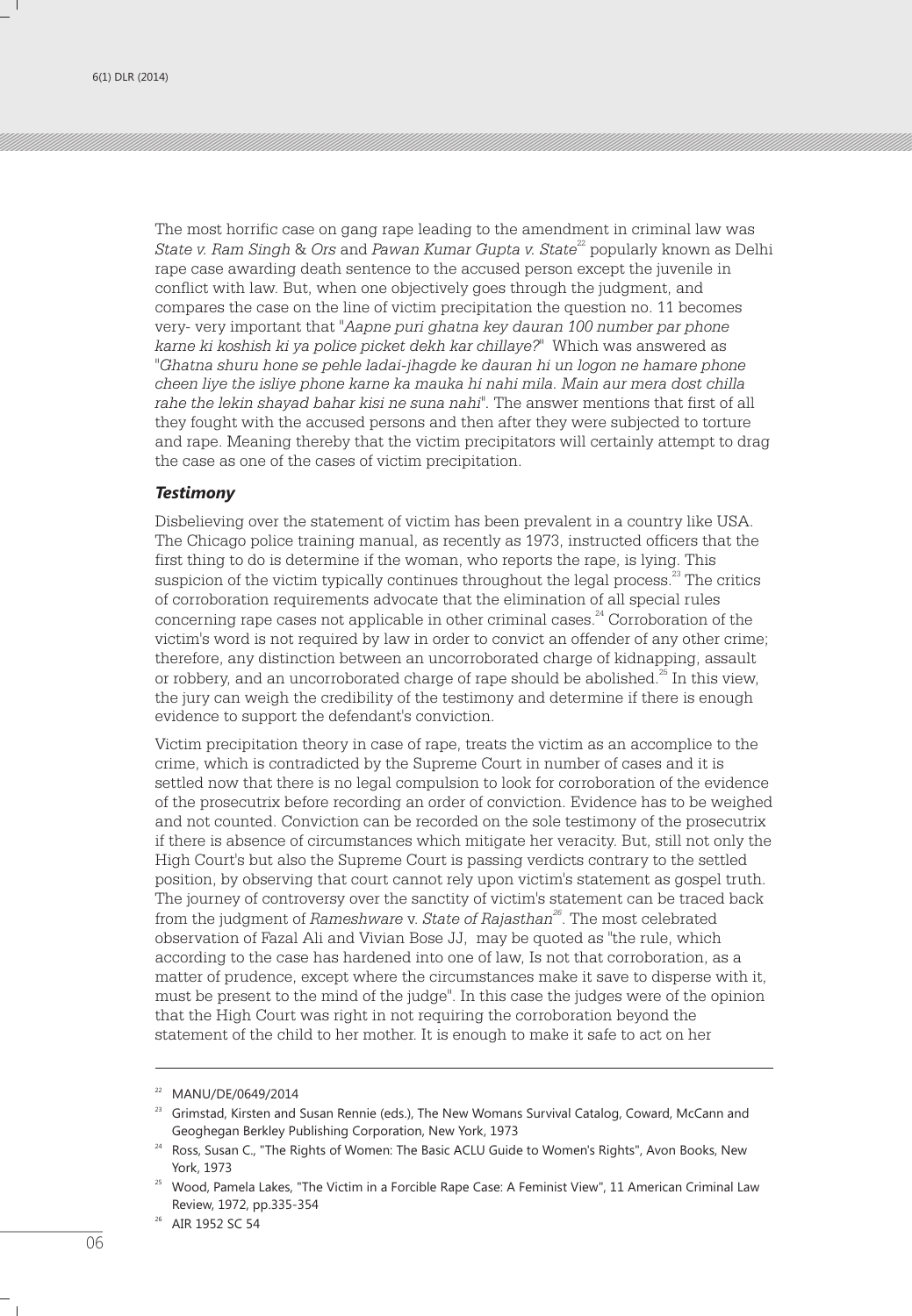

testimony. In this case the appellant Ramesher was charged with committing rape on a young girl of 8 years age. The learned judges set aside the acquittal and restored the conviction and sentence. The SC upheld the decision of HC.

The law, which was perceived as almost settled in the year 1952, still remains unsettled due to different approaches of judges regarding the victims of rape. Still there is a great controversy over the victim's statement in rape as to whether her testimony should be regarded as gospel truth or not. Two judges of Supreme Court opine two different views on a same day in different occasions.<sup>27</sup> Speaking on strengthening of laws to tackle crimes against women while addressing a seminar on 'Improving Criminal Investigations' the then Chief Justice of India Justice P. Sathasivam said the statement of a rape survivor should be enough to secure conviction. He was of the opinion that "In our country, no girl will go to the police station and say she was raped by this man. When it comes from the heart, the presiding officer should accept her testimony and conviction can be based on it". Whereas, A bench of justices H.S. Bedi and J.M. Panchal said while primacy has to be given to victim's statement, there can be no presumption that she is telling the ultimate truth as the charge has to be proved "beyond reasonable doubt" as in any other criminal case. They opined that we are conscious of the fact that in a matter of rape, the statement of victim must be given primary consideration. But, at the same time, the broad principle that the prosecution has to prove its case beyond reasonable doubt applies equally to a case of rape and there can be no presumption that a prosecutrix would always tell the entire story truthfully.

Against this backdrop, the paper mentions some of those cases in which it has been shown that it is the judge particular that turns the settled position into unsettled <sup>28</sup> situation. For example, *In State of HP* v. *Raghubir Singh* the bench of Dr. A.S. Anand and N.P. Singh held that conviction can be recorded on the sole testimony of the proscutrix if her evidence inspires confidence and there is absence of circumstances which mitigate her veracity. Further, in *State of Punjab v. Gurmit Singh*<sup>29</sup> the court held that in cases involving sexual harassment, molestation etc. the court is, duty bound to deal with each cases with utmost sensitivity. Evidence of the victim of sexual assault is enough for conviction and it does not require any corroboration unless there are compelling reasons for seeking corroboration.

In the case of *State of Punjab v. Gurmit Singh & Ors*<sup>30</sup> the bench of Dr. A.S. Anand and S. Sagir Ahmed observed that crime against women in general and rape in particular is on the increase. It is an irony that while we are celebrating women's rights in all spheres, we show little or no concern for her honour. It is a sad reflection on the attitude of indifference of the society towards the violation of human dignity of the victim of sex crimes. We must remember that a rapist not only violates the victim's privacy and personal integrity, but inevitably causes serious psychological as well as physical harm in the process. Rape is not merely a physical assault - it is often destructive of the whole personality of the victim. A murderer destroys the physical body of his victim; a rapist degrades the very soul of the helpless female. The Courts, therefore, shoulder a great responsibility while trying an accused on charges of rape. They must deal with such cases with utmost sensitivity. The Courts should examine the broader probabilities of a case and not get swayed by minor contradictions or

<sup>&</sup>lt;sup>27</sup> The Hindu, 9th February, 2014

<sup>28</sup> (1993) 2 SCC 622

<sup>29</sup> (1996) 2 SCC 384

<sup>30</sup> Ibid.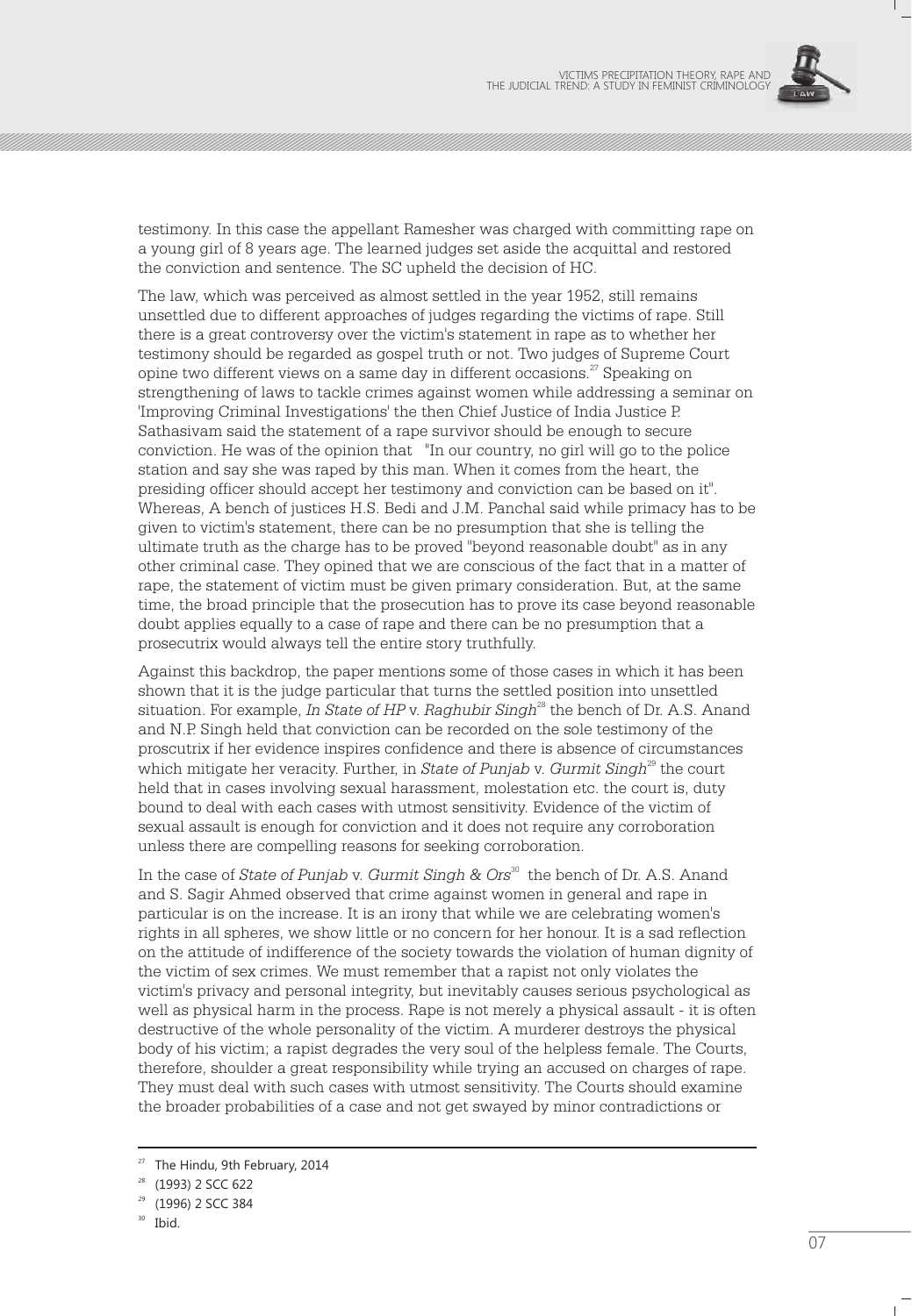insignificant discrepancies in the statement of the prosecutrix, which are not of a fatal nature, to throw out an otherwise reliable prosecution case. If evidence of the prosecutrix inspires confidence, it must be relied upon without seeking corroboration of her statement in material particulars. If for some reason the Court finds it difficult to place implicit reliance on her testimony, it may look for evidence which may lend assurance to her testimony, short of corroboration required in the case of an accomplice. The testimony of the prosecutrix must be appreciated in the background of the entire case and the trial court must be alive to its responsibility and be sensitive while dealing with cases involving sexual molestations. Justice Anand also held that, a girl, in a tradition-bound non-permissive society of India would be extremely reluctant even to admit that any incident which is likely to reflect upon her chastity had occurred, being conscious of the danger of being ostracized by the society or being looked down upon by the society. In this case duty of court during cross examination of the victim of sexual assault was also highlighted. Further, J. Anand expressed strong disapproval of the approach of the trial court and it's casting a stigma on the character of the proscutrix as "a girl of loose morals or such type of a qirl."31

In the case of *Ranjit Hazarika* v. *State of Assam<sup>32</sup>* the Supreme Court again observed that the court must, while evaluating evidence, remain alive to the fact that in a case of rape, no self-respecting woman would come forward in a court just to make a humiliating statement against her honour such as is involved in the commission of rape on her. In cases involving sexual molestation, supposed considerations which have no material effect on the veracity of the prosecution case or even discrepancies in the statement of the prosecutrix should not, unless the discrepancies are such which are of fatal nature, be allowed to throw out an otherwise reliable prosecution case. The inherent bashfulness of the females and the tendency to conceal outrage of sexual aggression are factors which the courts should not overlook. The testimony of the victim in such cases is vital and unless there are compelling reasons which necessitate looking for corroboration of her statement, the courts should find no difficulty to act on the testimony of a victim of sexual assault alone to convict an accused where her testimony inspires confidence and is found to be reliable. Seeking corroboration of her statement before relying upon the same, as a rule, in such cases amounts to adding insult to injury. Why should the evidence of a girl or a woman who complains of rape or sexual molestation be viewed with doubt, disbelief or suspicion? The court while appreciating the evidence of a prosecutrix may look for some assurance of her statement to satisfy its judicial conscience, since she is a witness who is interested in the outcome of the charge leveled by her, but there is no requirement of law to insist upon corroboration of her statement to base conviction of an accused. The evidence of a victim of sexual assault stands almost on a par with the evidence of an injured witness and to an extent is even more reliable. Just as a witness who has sustained some injury in the occurrence, which is not found to be self-inflicted, is considered to be a good witness in the sense that he is least likely to shield the real culprit, the evidence of a victim of a sexual offence is entitled to great weight, absence of corroboration notwithstanding. Corroborative evidence is not an imperative component of judicial credence in every case of rape. Corroboration as a condition for judicial reliance on the testimony of the prosecutrix is not a requirement of law but a guidance of prudence under given circumstances. It must not be overlooked that a woman or a girl subjected to sexual assault is not an accomplice to

 $31$  Id., at 401

<sup>32</sup> (1998) 8 SCC 635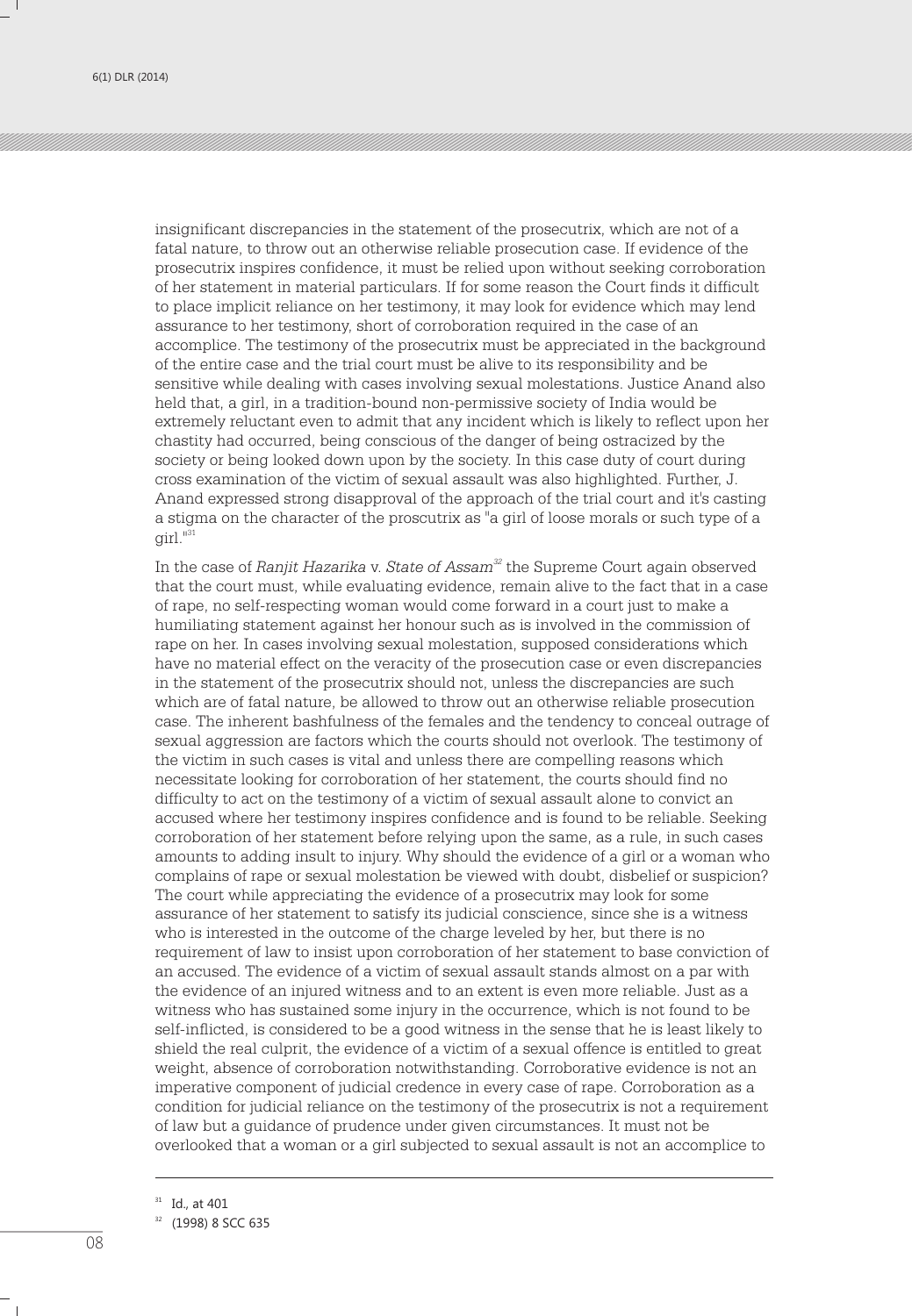

the crime but is a victim of another person's lust and it is improper and undesirable to test her evidence with a certain amount of suspicion, treating her as if she were an accomplice. Inferences have to be drawn from a given set of facts and circumstances with realistic diversity and not dead uniformity lest that type of rigidity in the shape of rule of law is introduced through a new form of testimonial tyranny making justice a casualty. Courts cannot cling to a fossil formula and insist upon corroboration even if, taken as a whole, the case spoken of by the victim of sex crime strikes the judicial mind as probable.

In *State of Orissa v. Thakara Besra & Anr*<sup>33</sup> the court held that the rapist degrades the very soul of the helpless female and therefore the testimony of the proscutrix must be appreciated in the background of the entire case and in such case, non-examination even of other witnesses may not be a serious infirmity In the proscution case particularly, where the witnesses had not seen the commission of the offence. It was also observed that the court may look for the some assurances of her statement to satisfy judicial conscience. The court should examine the border probabilities of a case and not get swayed by minor contradictions or insignificant discrepancies in the statement of the prosecutrix like she was raped on 12 P.M or 6 P.M on the Basis of which the accused was acquitted.

In *State of UP v. Pappu*<sup>34</sup> the bench of Arijit Pasayat and S.H. Kapadia JJ, held that even in a case where it is shown that the girl is a girl of easy virtue or a girl habituated to sexual interaction. It may not be a ground to absolve the accused from the charge of rape. The court further held that there can be conviction on the sole testimony of the proscutrix and in case, the court is not satisfied with the version of the proscutrix, it can seek other evidence, direct or circumstantial, by which it may get assurance of her testimony. Further the bench relied upon the case of *State of Punjab* v. *Gurmit Singh.*

In *Vijay Alias Chinee* v. *State of Madhya Pradesh*<sup>35</sup> the bench of P. Sathasinam and Dr. B.S. Chauhan JJ, held that court may convict the accused on the sole testimony of the proscutrix and relied upon *Wahid Khan* v. *State of MP,* where the bench of J.M Panchal and Deepak Verma JJ, opined that it is also a matter of common law that in Indian society any girl or woman would not make sure allegations against a person as she is fully aware of the repercussions flowing there form. It would indeed be difficult for her to survive in Indian society which is of course, not as forward looking as the western countries are. The court also mentioned that corroboration is not the *sine qua non* for convictions in a rape case.

Approach of judiciary towards the cause of women is quite significant leading towards ultimate conviction or acquittal of the offender. In *State of UP v. Munesh*<sup>36</sup> a bench of P. Sathasivam and Ranjan Gogoi held that our primary concern is about the devastating increase in rape cases and cases relating to crime against women in the world. Although the statutory provisions provide strict penal action against such offenders, it is for the courts to ultimately decide whether such incident has occurred or not. The court should be more cautious in appreciating the evidence and the accused should not be left scot free merely on flimsy grounds. Though the high court has allowed the appeal filed by respondent accused and acquitted him of all the charges and also rejected the capital sentences references.

<sup>&</sup>lt;sup>33</sup> AIR 2002 SC 1963

<sup>34</sup> (2005) 3 SCC 594

<sup>&</sup>lt;sup>35</sup> (2010) 8 SCC 191

<sup>&</sup>lt;sup>36</sup> AIR 2013 SC 147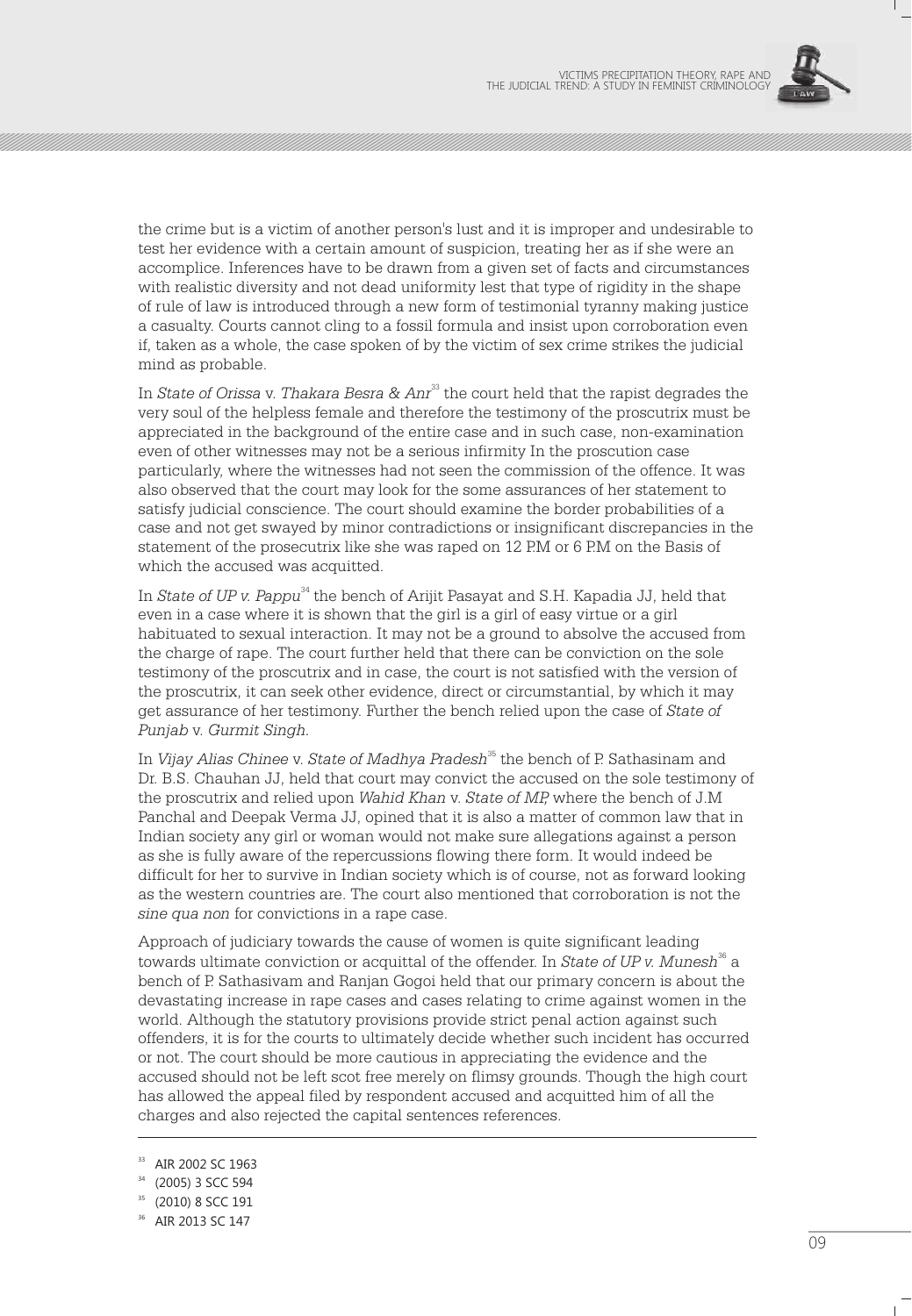In the instant case, the accused had committed rape, which repels against moral conscience as he chose a girl of 11 year to satisfy his lust and subsequently murdered her, who had gone alone from her house at about 5:30 P.M on 5/3/2002 to prepare cow-dung cakes in the cremation ground of Jatavs'. The followers of victim precipitation theory may argue that since she had gone alone therefore she was raped. The law on the issue whether a conviction can be based entirely on the statement of a rape victim has been settled by this court in several decisions<sup>37</sup> and could be concluded as "Thus, the law that emerges on the issue is to the effect that the statement of the prosecutrix if found to be worthy of credence and reliable, requires no corroboration. The court may convict the accused on the sole testimony of the prosecutrix."

Contradicting with the cases on relying over the sole testimony of the victim, the <sup>38</sup> bench of R.V. Ravindran and B. Sudershan in *Radhu* v. *State of Madhya Pradesh* observed that, the court should, at the same time, bear in mind that false charges of rape are not uncommon; there have also been rare instances where a parent has persuaded a gullible or obedient daughter to make charge of a rape either to take revenge or export money or to get rid of financially liability. Whether there was rape or not would depend ultimately on the facts and circumstances of each case. Observed that, the court should, at the same time, bear in mind that false charges of rape are not uncommon; there have also been rare instances where a parent has persuaded a gullible or obedient daughter to make charge of a rape either to take revenge or export money or to get rid of financially liability. Whether there was rape or not would depend ultimately on the facts and circumstances of each case.

In Rajoo & Ors v. State of M.P<sup>39</sup> the Supreme Court had the occasion to observe that the evidence of the prosecutrix must be examined as that of an injured witness whose presence at the spot is probable but it can never be presumed that her statement should, without exception, be taken as the gospel truth. Additionally, her statement, at best, is adjudged on the principle that ordinarily no injured witness would tell a lie or implicate a person falsely. It cannot be lost sight of that rape causes the greatest distress and humiliation to the victim but at the same time a false allegation of rape can cause equal distress, humiliation and damage to the accused as well. The accused must also be protected against the possibility of false implication.

In *Tameezuddin alias Tammu v. State<sup>40</sup> H.S. Bedi and Aftab Alam observed that it is* true that in a case of rape the evidence of the proscutrix must be given predominant consideration, but to hold that this evidence has to be accepted even if the story is improbable and belies logic, would be doing violence to the very principles which govern the appreciation of evidence in a criminal matter. In *Dinesh Jaishwal* v. *State*  of Madhaya Pradesh<sup>41</sup> the Supreme Court observed that, though evidence of the victim prosecutrix is liable to be believed save in exceptional circumstances, but to hold that a proscutrix must be believed irrespective of improbabilities in her story, is unacceptable.

In *State of HP v. Mano Singh*<sup>42</sup> the court held that testimony of the prosecutrix is not

- <sup>40</sup> (2009) 15 SCC 566
- <sup>41</sup> (2010) 2 SCC (Cri) 60
- <sup>42</sup> 2011 Cri.L.J. 121 HP

<sup>&</sup>lt;sup>37</sup> State of Haryana v. Basti Ram AIR 2013 SC 1307

<sup>38</sup> (2008) 2 SCC (Cri)

<sup>39</sup> AIR 2009 SC 858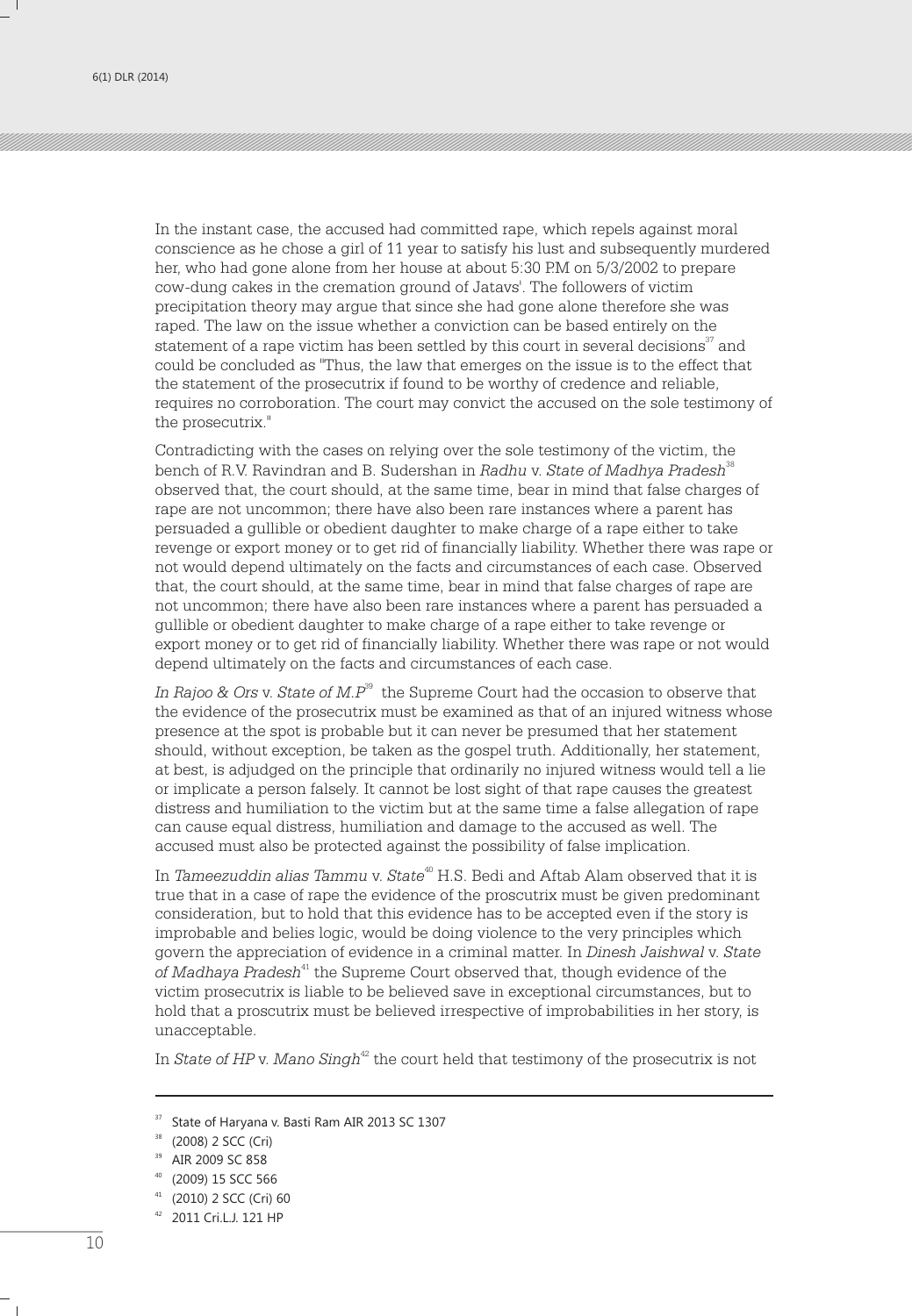

inspiring confidence and prosecution case becomes doubtful in view of the observation of SC made in *Radhu's* case. Here, the court observed that if victim proscutrix of 16 year of age was alone at the time of occurrences and she appears to have consented for the sexual interaction with the accused respondent, therefore the appeal was dismissed. The decision of *State of UP* v. *Munesh* was adverted to and followed in *State of Rajasthan v. Meena*<sup>43</sup>. In this case the judgement was delivered by the bench of A.K Patvaik and Chandramauli Kr. Prasad. The bench opined that the conviction can be based on the sole testimony of the prosecutrix, if found to be worthy of credence and reliable and for that no corroboration is required. It has often been said that oral testimony can be classified into three categories, namely, wholly reliable, wholly unreliable and neither wholly reliable nor wholly unreliable. In case of wholly reliable testimony of a single witness, the conviction can be founded without corroboration, this principal applies with greater vigor in case the nature of offence is such that it is committed in seclusion. In case prosecution is based on wholly unreliable testimony of a single witness, the court has no option then to acquit the accused. In the background of the aforesaid legal position, the court considered that the statement of the prosecutrix was wholly unreliable because at the time of cross examination she could not explain the discrepancy in her statement. Therefore the court upheld the decision of acquittal of the accused by the trial court.

The aforesaid judgments lay down the basic principle that ordinarily the evidence of a prosecutrix should not be suspect and should be believed, the more so as her statement has to be evaluated at par with that of an injured witness and if the evidence is reliable, no corroboration is necessary. Undoubtedly, the aforesaid observations must carry the greatest weigh but at the same time they cannot be universally and mechanically applied to the facts of every case of sexual assault which comes before the Court. It cannot be lost sight of that rape causes the greatest distress and humiliation to the victim but at the same time a false allegation of rape can cause equal distress, humiliation and damage to the accused as well. The accused must also be protected against the possibility of false implication, particularly where a large number of accused are involved. It must, further, be borne in mind that the broad principle is that an injured witness was present at the time when the incident happened and that ordinarily such a witness would not tell a lie as to the actual assailants, but there is no presumption or any basis for assuming that the statement of such a witness is always correct or without any embellishment or exaggeration. Therefore the convict appellant was given the benefit of doubt and accordingly he was acquitted of the charge and set at liberty.

### **CONCLUSION AND SUGGESTIONS**

A first step towards including rape in a psychology for women is correction of the biased manner in which mental health professionals have designed rape research. Such a methodological change would indeed be revolutionary. After a scientific revolution, many old measurements and manipulations become irrelevant and are replaced by others instead. In order to achieve this, scientists must acknowledge such bias as a scientific and methodological issue and not only a feminist one. The hope is that, as the methodologies change, the paradigms change, and the world itself changes with them.<sup>44</sup> Victim Precipitation theory in case of rape could be seen as statements made by *Abhijeet Mukherjee* and *Others* after the famous *Nirbhaya's* rape case means applications of victim precipitation theory in rape will only ridicule

<sup>43</sup> 2013 (2) SCALE 479

<sup>44</sup> T. S. Kuhn, "The Structure of Scientific Revolutions", 2nd ed. University of Chicago Press, Chicago, 1970